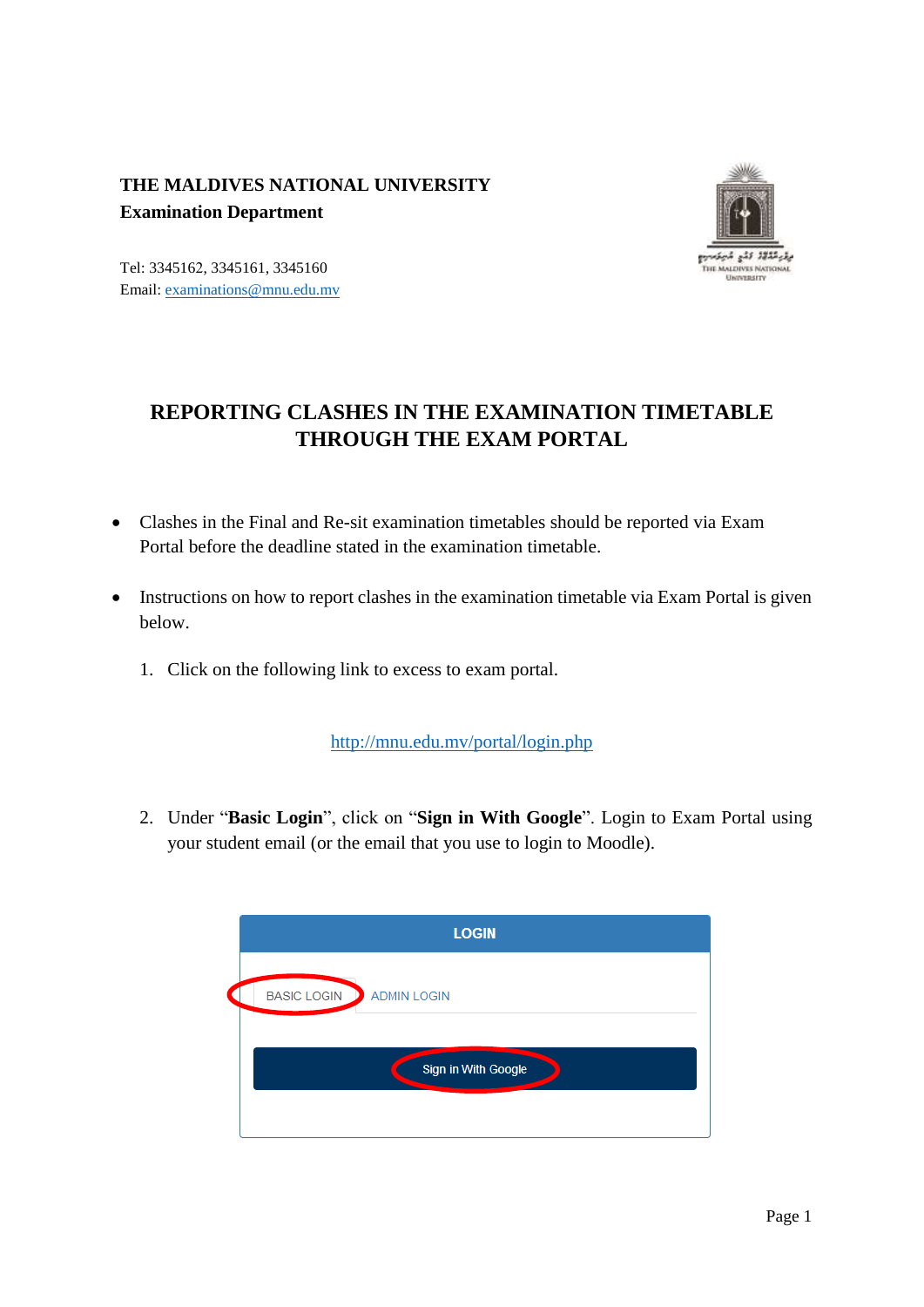3. Click on "**Exam Timetable Clash**"



4. Click on "**Report Exam Timetable Clash**"

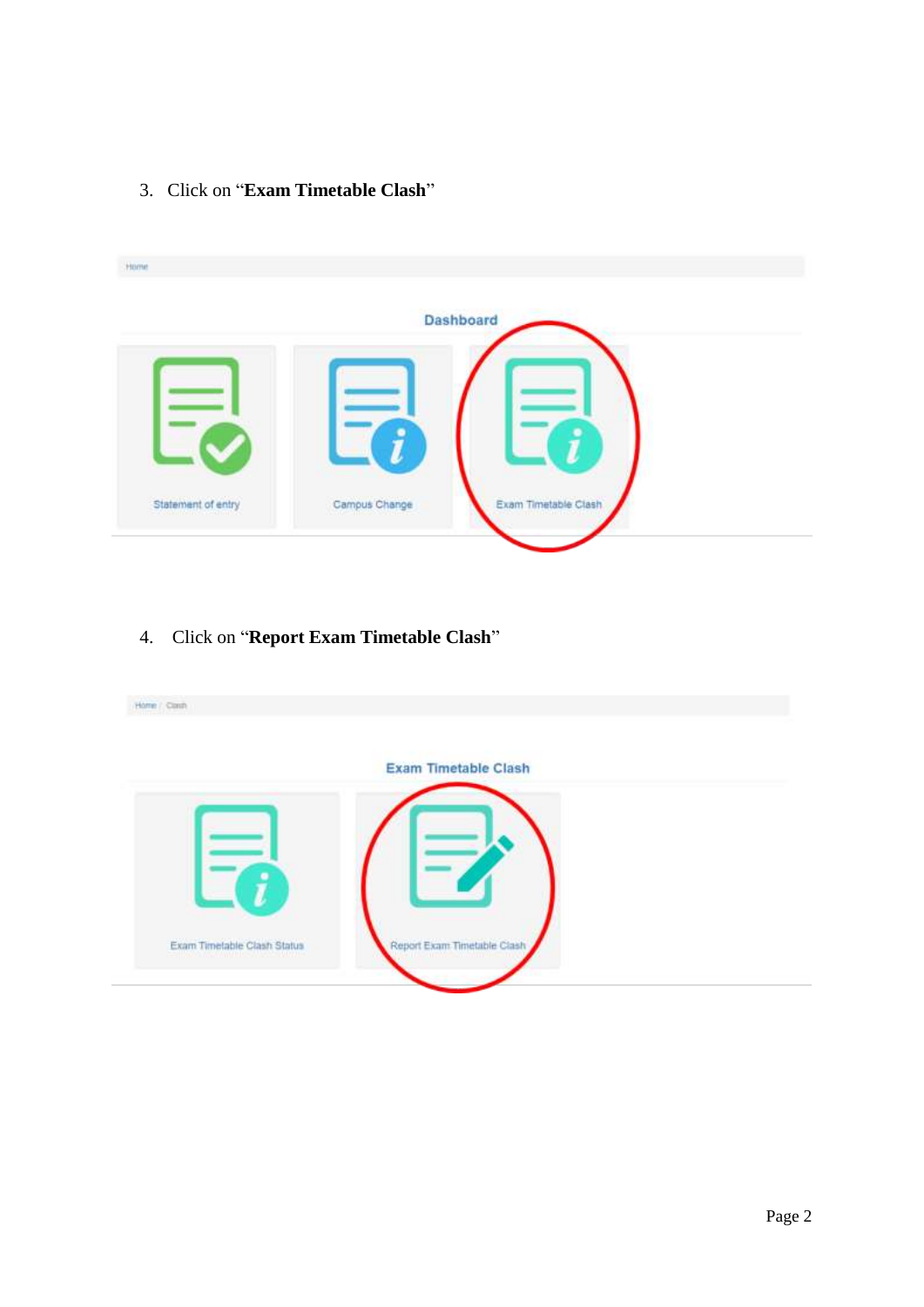5. Scroll down the screen to view your subjects. Identify the clashing subjects by clicking on the check boxes beside each subject. Then click **"Submit"**. This will submit your clash application.

| Tex for subjects with clashes |                             |                                 |       |  |
|-------------------------------|-----------------------------|---------------------------------|-------|--|
|                               | Subject<br>Code             | <b>Subejct Name</b>             | Clash |  |
|                               | ARC103                      | Architectural Communications II | ø     |  |
|                               | ARC105                      | Architectural Technologies I    | α     |  |
|                               | <b>CONTRACTOR</b><br>ARC109 | Architectural Design Project II | o     |  |
|                               | 23415.25<br>ARC113          | Environment and Culture II      | ø.    |  |
|                               | <b>BES107</b>               | Construction II                 | o     |  |
|                               | CPR113                      | Dhivetil for Professionals      | O.    |  |
|                               | ENGO15                      | English for Academic Purposes   | O.    |  |
|                               |                             | iaturre                         |       |  |

Clashing Subjects

6. When a clash in the examination timetable is reported as given above, new exam times will be given for the students to do the exams of the clashing subjects. These times may differ from the exam starting times specified in the examination timetable. Students are required to check the new exam times scheduled for their clashing subjects prior to the date on which the exams are scheduled. Please refer to the next point to find out how to check the exam times of clashing subjects.